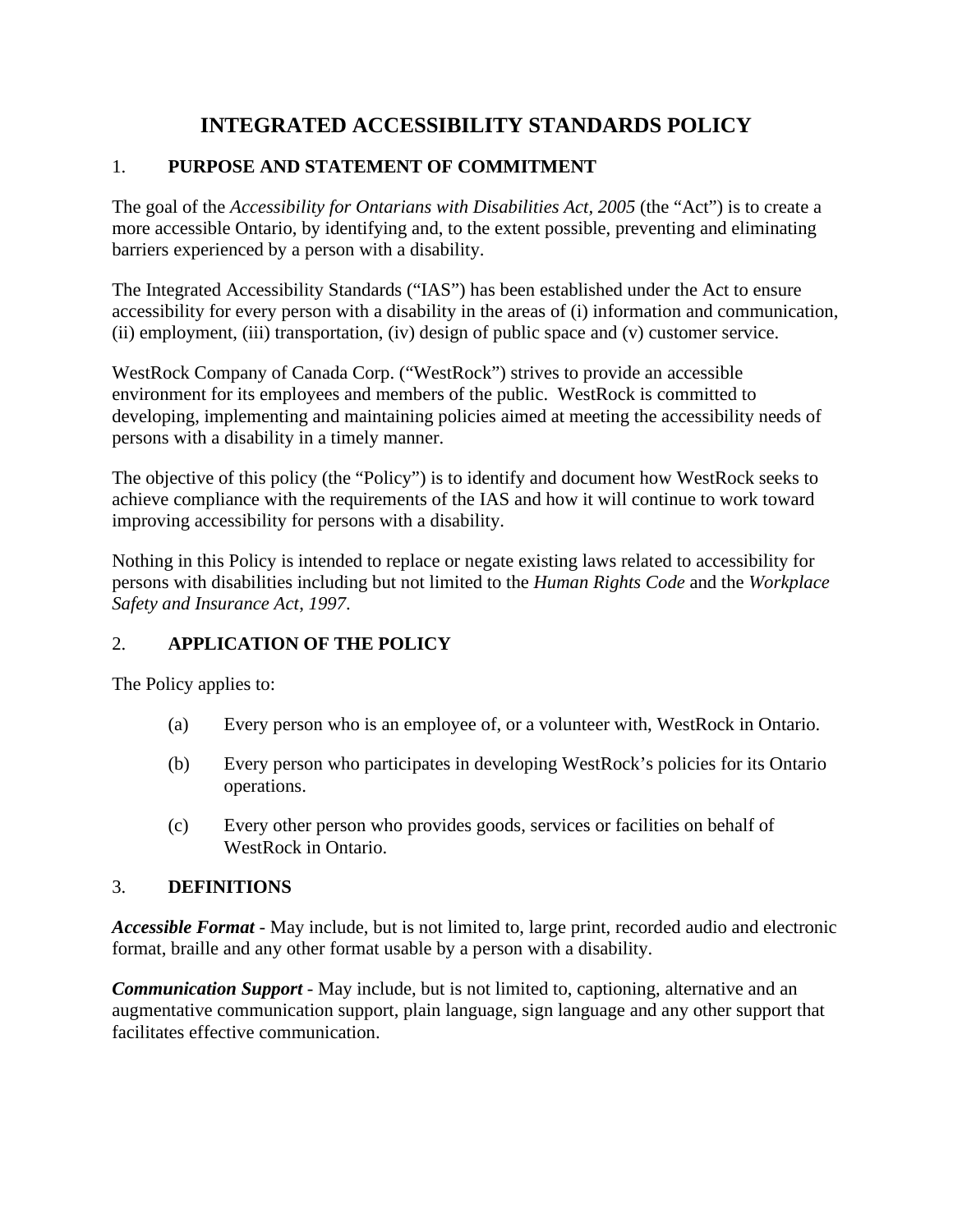#### *Disability* – means:

- (a) Any degree of physical disability, infirmity, malformation or disfigurement that is caused by bodily injury, birth defect or illness and, without limiting the generality of the foregoing, includes diabetes mellitus, epilepsy, a brain injury, any degree of paralysis, amputation, lack of physical co-ordination, blindness or visual impediment, deafness or hearing impediment, muteness or speech impediment, or physical reliance on a guide dog or other animal or on a wheelchair or other remedial appliance or device.
- (b) A condition of mental impairment or a developmental disability.
- (c) A learning disability, or a dysfunction in one or more of the processes involved in understanding or using symbols or spoken language.
- (d) A mental disorder.
- (e) An injury or disability for which benefits were claimed or received under the insurance plan established under the *[Workplace Safety and Insurance Act, 1997](http://www.canlii.org/en/on/laws/stat/so-1997-c-16-sch-a/latest/so-1997-c-16-sch-a.html)*.

*New Internet Website -* means either a website with a new domain name or a website with an existing domain name undergoing a significant refresh.

*Performance Management -* means an activity related to assessing and improving employee performance, productivity and effectiveness, with the goal of facilitating employee success.

*Redeployment* - means the reassignment of an employee to other department or job as an alternative to layoff, when a particular job or department has been eliminated.

*Unconvertible Information or Communication* **–** means information or communication that it is not technically feasible to convert, or if it is technically feasible to convert, the technology required to do so is not readily available.

*Web Content Accessibility Guidelines ("WCAG") –* means the international standard for making a website and web content accessible to people with a wide-range of disabilities. The IAS requires an organization to become compliant with two levels of the WCAG - Level A and Level AA.

### 4. **GENERAL ACCESSIBILITY STANDARDS**

#### (a) *Communication*

WestRock strives to communicate with a person with a disability in a manner that takes into account the individual's disability.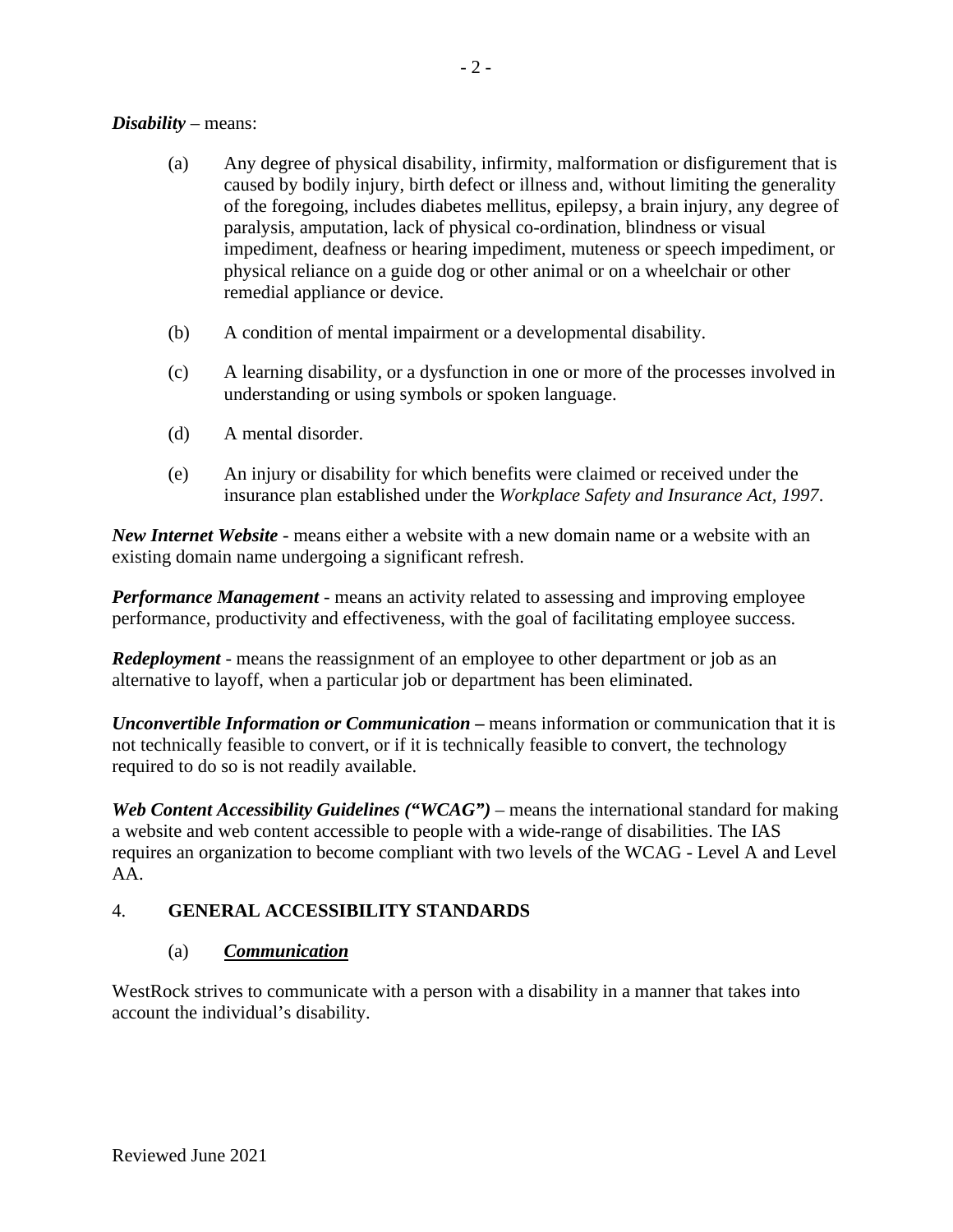### (b) *Accessibility Plan*

WestRock has established and implemented an Accessibility Plan to outline WestRock's strategy to prevent and remove barriers for a person with a disability and meet the requirements of the IAS.

WestRock will maintain the Accessibility Plan in accordance with the requirements of the IAS and will review and update it at least once every five (5) years.

The Accessibility Plan is posted on WestRock's website and will be made available in an Accessible Format, upon request.

## (c) *Training*

WestRock will provide initial training, and ongoing training as required under the IAS, to all persons to whom this Policy applies.

Training will be provided on:

- (i) The requirements of the IAS and the Policy.
- (ii) WestRock's obligations under the *Human Rights Code* as they relate to a person with a disability.

WestRock will ensure training is provided to all persons to whom this Policy applies as soon as practicable after the person is hired or otherwise retained. On-going training will also occur as changes are made to the Policy.

WestRock will maintain records of the individuals to whom training is provided and when the training occurred.

## 5. **INFORMATION AND COMMUNICATION STANDARDS**

## (a) *Feedback Procedure*

WestRock will ensure its process for receiving and responding to feedback is accessible to a person with a disability by providing or arranging for the provision of Accessible Formats and Communications Supports, upon request.

WestRock will notify the public of the availability of Accessible Formats and Communication Supports for feedback purposes.

## (b) *Accessible Formats and Communication Supports*

Upon request, WestRock will provide or arrange for the provision of Accessible Formats and Communication Supports to make its communication or information about its goods, services and/or facilities accessible to a person with a disability. Accessible Formats and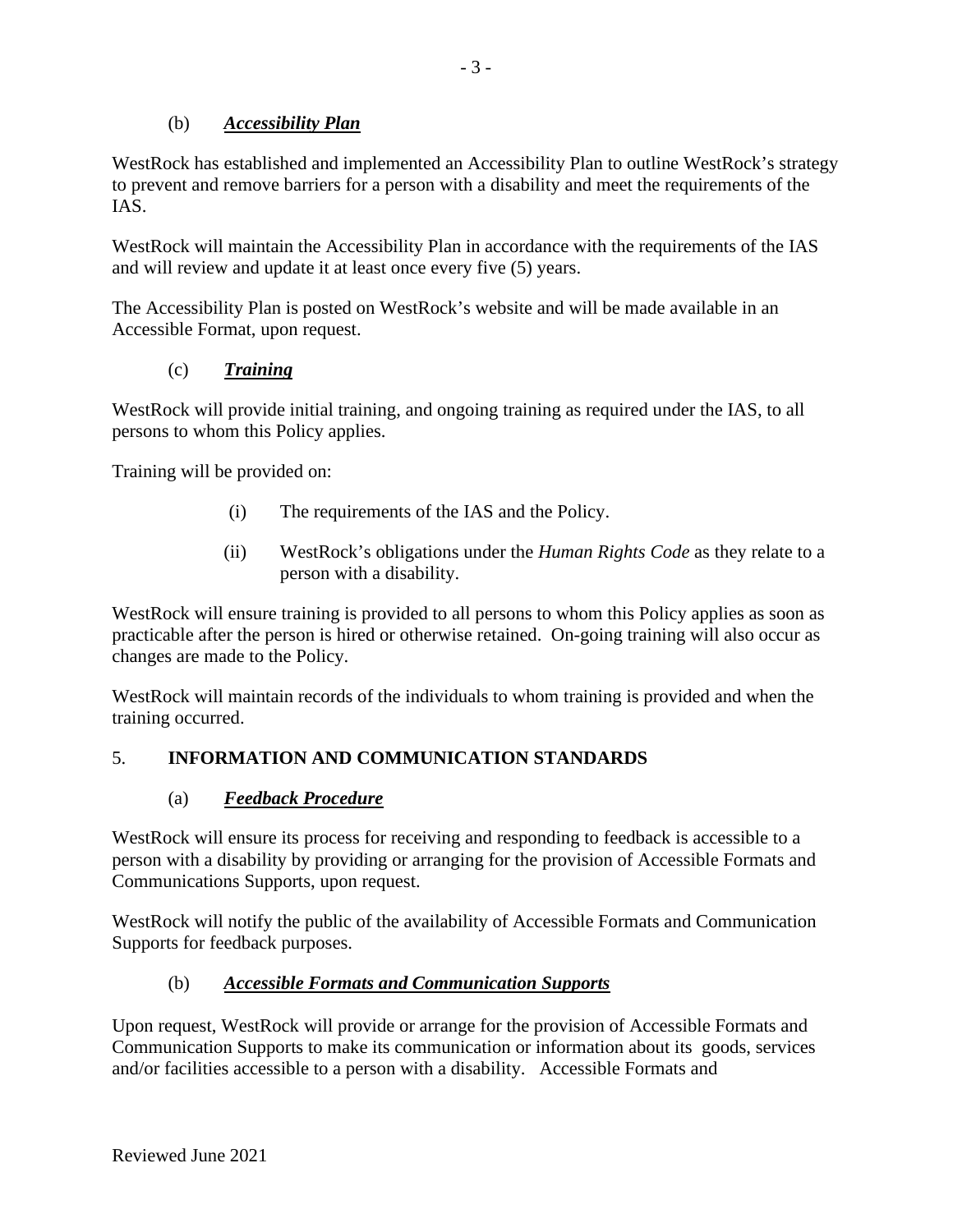Communication Supports will be provided in a timely manner and at a cost no more than the regular cost charged to any other person.

WestRock will consult with the person making the request when determining the suitability of an Accessible Format or Communication Support. WestRock will also notify the public of the availability of Accessible Formats and Communication Supports.

## (c) *Emergency Plans, Procedures and Public Safety Information*

WestRock will provide any emergency plans, procedures or public safety information that it makes available to the public in an Accessible Format or with appropriate Communication Supports upon request and as soon as practicable.

# (d) *Accessible Websites and Web Content*

WestRock will ensure, where practicable, any New Internet Website and web content on such site(s) conforms with WCAG 2.0 Level A.

By January 1, 2021 WestRock will ensure, where practicable, any website or content on that site(s) published after January 1, 2012 conforms with WCAG 2.0 Level AA to the extent required by the IAS.

When determining whether meeting the requirements of this section are practicable WestRock will consider the availability of commercial software or tools required to achieve web accessibility; and the impact meeting the requirements of this section will have on any project planned before January 1, 2012.

The commitment to provide an accessible website and web content only applies to a website and web content WestRock controls directly or indirectly through a contractual relationship allowing for modification of the website or web content at issue.

## 6. **EMPLOYMENT STANDARDS**

The Employment Standards only apply to employees of WestRock. They do not apply to volunteers or other unpaid individuals or contractors.

## (a) *Recruitment, Selection and Assessment*

WestRock will notify the public and employees of the availability of accommodation during the recruitment process.

WestRock will notify job applicants who are individually selected to participate in an assessment or selection process that accommodation is available upon request if the applicant requires accommodation due to a disability.

If an applicant requests accommodation, WestRock will consult with the applicant and provide or arrange for the provision of a suitable accommodation in a manner that takes into account the applicant's accessibility needs.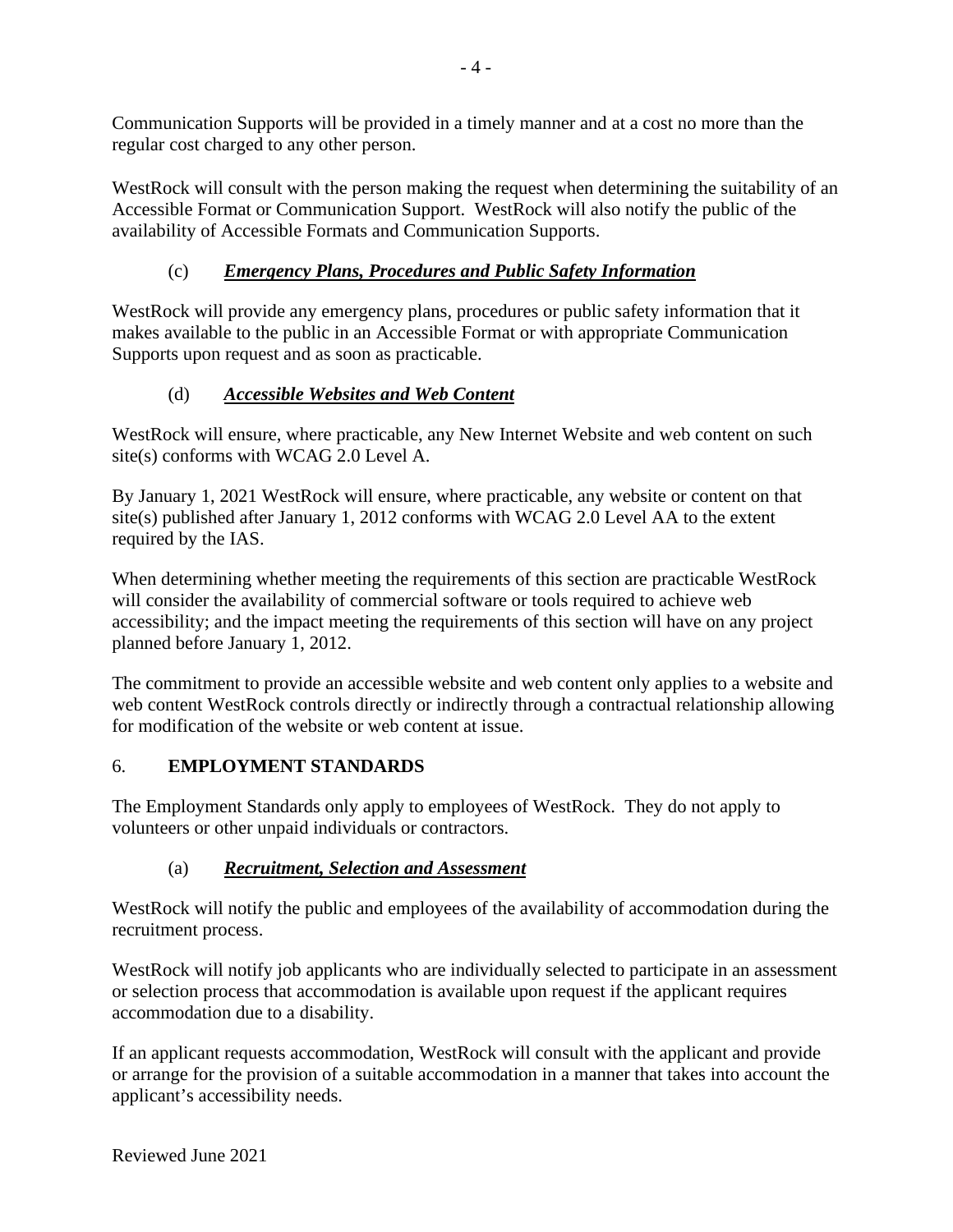### (b) *Notice to Successful Applicants*

When making an offer of employment WestRock will notify the successful applicant of WestRock's policy on accommodating employees with a disability.

## (c) *Informing Employees of Supports*

WestRock will inform its employees of its policies on supporting an employee with a disability, including, but not limited to, its policy on the provision of job accommodation that takes into account an employee's accessibility needs due to disability. This information will be provided to a new employee as soon as practicable after commencing employment.

WestRock will provide employees with updated information whenever there is a material change to its policies on the provision of job accommodation for an employee with a disability.

### (d) *Accessible Formats and Communication Supports for Employees*

Upon the request of an employee with a disability, WestRock will provide or arrange for the provision of Accessible Formats and Communication Supports to ensure information required by the employee to perform his or her job and/or information generally available to an employee in the workplace is accessible to the employee with a disability.

WestRock will consult with the employee making the request to determine the suitability of any Accessible Format or Communication Support. However, WestRock reserves the right to determine the Accessible Format or Communication Support provided.

### (e) *Workplace Emergency Response Information*

WestRock will provide individualized emergency response information to any employee who requires it as a result of a disability. This information will be provided as soon as practicable after WestRock becomes aware of the employee's need for an individualized response.

Where the employee will require assistance in an emergency, and with the employee's consent, WestRock will designate a colleague(s) to provide such individualized assistance and will provide the colleague(s) with the employee's individualized emergency response information.

WestRock will review the individualized workplace emergency response information when (i) the employee moves to a different work location, (ii) the employee's overall accommodation needs or plans are reviewed, and/or (iii) WestRock reviews its general emergency response policies.

For further information please see WestRock's AODA Workplace Emergency Response Policy.

### (f) *Individual Accommodation and Return to Work*

WestRock has a written process for developing a documented individual accommodation plan for an employee with a disability. The process includes all elements required by the IAS.